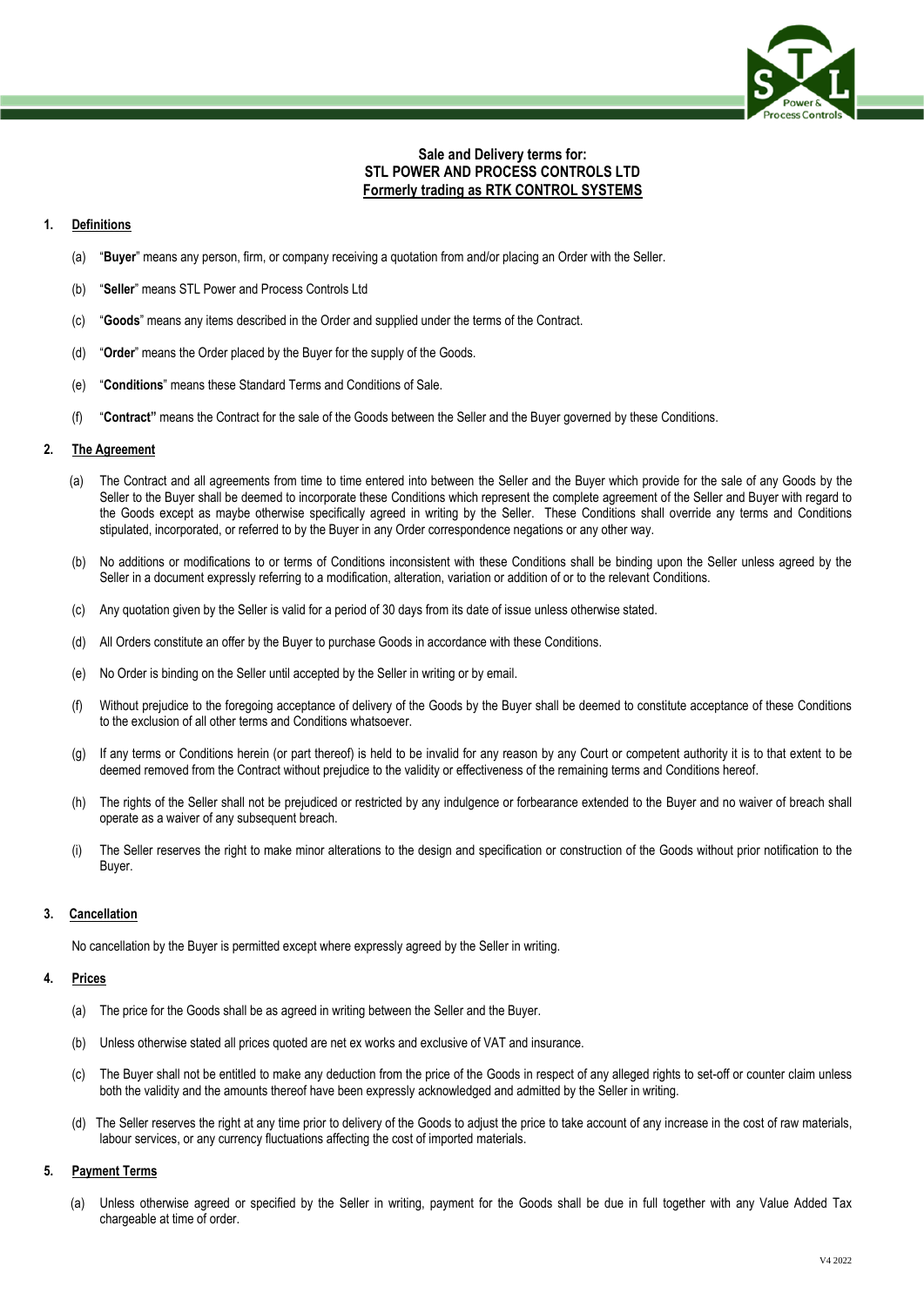

- (b) Those Buyer's with an agreed account with the Seller shall pay for the Goods in full together with any Value Added Tax chargeable thirty (30) days after the date of the invoice for the Goods in question.
- (c) The Seller's invoice may be issued to any Buyers with an account at any time after the Goods are ready for despatch.
- (d) Time for payment of the price shall be of the essence and without prejudice to any other right which the Seller may have. The Seller shall be entitled to charge interest on overdue amounts due under the Contract from the due date for payment thereof until payment such interest to accrue from date to day and such interest to accrue both before and after judgement and to be payable on demand at the rate of eight per cent (8%) per month above the base rate for the time being of HSBC Bank Plc, and proportionately for any lesser period, until repaid in full.
- (e) The Seller reserves the right to suspend further deliveries to demand security for payment and to cancel any allowance of further credit in the event of:
	- (i) any payments under the Contract (or any other Contract with the Buyer) not being made when due; or
	- (ii) the Seller in its sole discretion at any time considering that the financial condition of the Buyer has ceased to justify any such terms being permitted.

#### **6. Delivery and Risk**

- (a) All quotations and Contracts are for delivery of the Goods ex the Seller's works and delivery of Goods to a carrier shall constitute delivery thereof to the Buyer. Any delivery date is approximate only and is not a Contractual commitment.
- The Seller reserves the right to deliver by instalments.
- (c) Risk in the Goods shall pass to the Buyer on delivery of the Goods to the carrier. If the Buyer requires postponement of delivery beyond the projected delivery date, the Seller may, as an option, exercisable by notice in writing to the Buyer treat the Goods as having passed to the Buyer and store the Goods at the Buyer's expense and risk.
- (d) The Buyer shall not be entitled to reject the Goods by reason only of short delivery thereof.
- (e) Deviations in quantity of the Goods delivered (representing not more than 10 per cent by value) from that stated in the Contract shall not give the Buyer any right to reject the Goods or to claim damages and the Buyer shall be obliged to accept and pay at the Contract rate for the quantity of the Goods delivered.

#### **7. Passing of Property and Retention of Title**

- (a) Notwithstanding delivery the property in the Goods shall not pass until the Buyer has paid in full the price of Goods.
- (b) Furthermore, the property in the Goods shall not pass to the Buyer unless and until the full price of any other delivered Goods and the subject of any other business transaction between the Buyer and the Seller has been paid. Such price and the price of the Goods shall hereinafter together be called "THE VALUE" and shall where the context so permits include in addition thereto any costs of repossession incurred pursuant to paragraph (iv) of Clause (c) hereof.
- (c) Until the value has been received by the Seller, the Buyer will hold the Goods as bailiff on behalf of the Seller and the Buyer hereby acknowledges that there shall accordingly subsist a fiduciary relationship in respect of the Goods between the Buyer and the Seller.

#### Subject thereto:

- (i) The Buyer will store the Goods on its premises separately from its own Goods or those of any other person in such a way that they can be readily identified as the Goods of the Seller;
- (ii) Until payment as aforesaid, the Buyer will take all necessary measures for the protection of the Goods including the insurance thereof against all usual risks with an insurance company approved by the Seller for the full replacement value of the Goods. The Buyer will procure that the interest of the Seller is noted upon any policy of insurance effected pursuant hereto and that a copy of the same is supplied to the Seller on the creation thereof;
- (iii) The Buyer is authorised by the Seller to agree to sell on the Goods at a price which shall nevertheless be no less than the purchase price of the Goods hereunder subject to the express condition that the entire proceeds thereof are held in trust for the Seller and are not mingled with other monies or paid into any overdrawn bank account and shall be at all times identifiable as the Seller's money. The Buyer shall keep records (to be produced to the Seller whenever required) of the name and address of any such sub-purchaser and the date and Contract price of each delivery and shall, if the Seller so requires in writing, assign such claims as the Buyer has against such sub-purchasers as emanate from this transaction;
- (iv) The Seller may at any time, if payment is overdue in whole or in part, without prejudice to any other right arising pursuant to or consequent upon this Agreement for the purpose of recovery of the Goods, enter upon any remise where the Goods are stored or where they are reasonably thought to be stored and may repossess the same. All costs and expenses reasonably incurred by the Seller in connection with such recovery shall be paid by the Buyer.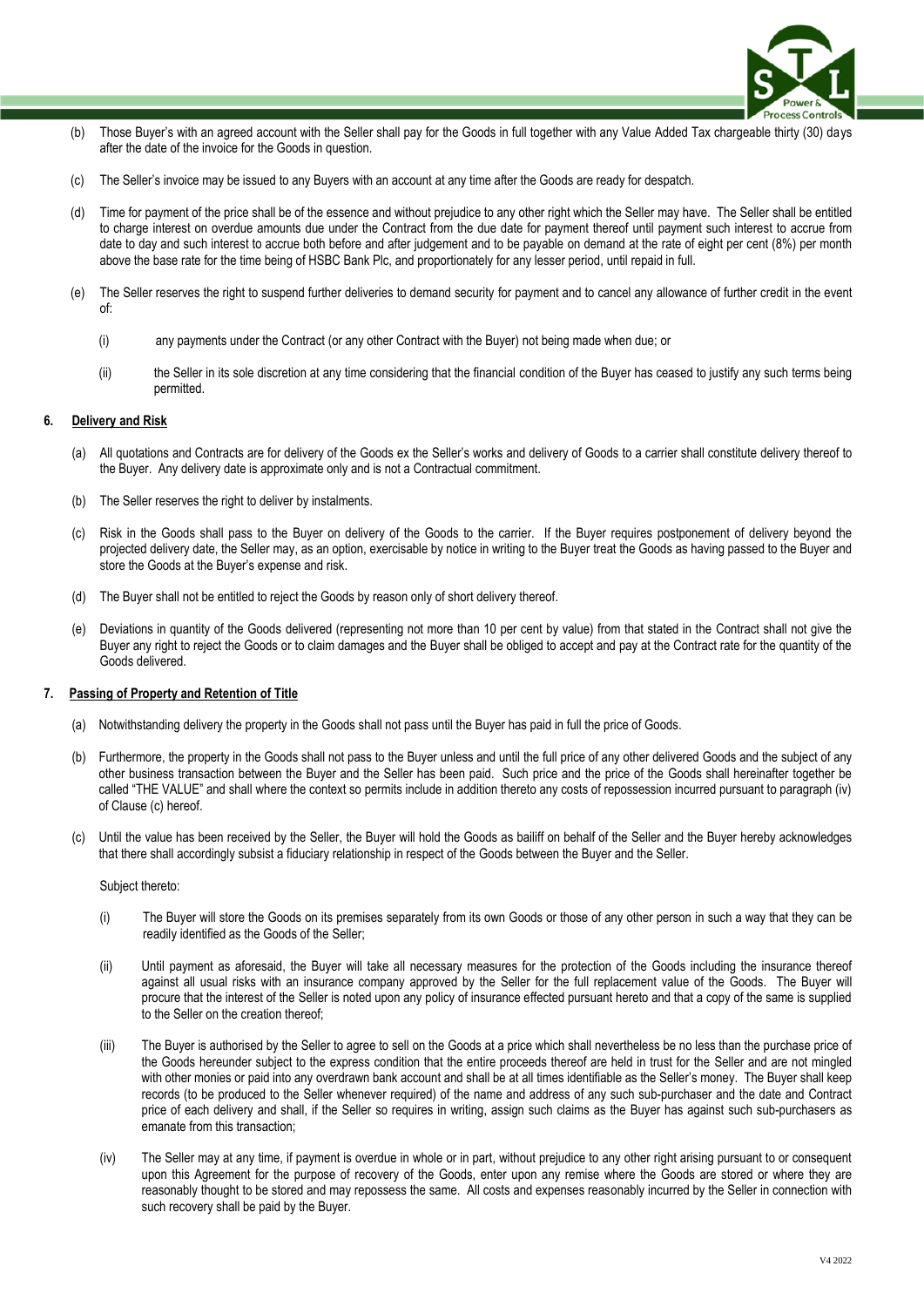

- (v) It is declared for the avoidance of doubt without prejudice to the generality of the foregoing, that the Seller may recover the Goods and payment shall become due if:
	- (A) The Buyer does or fails to do anything which would entitle an Administrator or Administrative Receiver to take possession of any of its assets or which would entitle any person to present a petition to wind up the Buyer: and/or
	- (B) The Buyer passes any resolution to wind itself up or publishes a notice convening a meeting of its creditors pursuant to section 98 of the Insolvency Act 1986 or any statutory modification or replacement thereof; and/or
	- (C) The Buyer if an individual has a Bankruptcy Order made against it or enters into any arrangement for the benefit of its creditors generally.
- (d) (i) The Buyer may admix the Goods with other property not belonging the Seller. However, if Goods at the property of the Seller are admixed with Goods at the property of the Buyer, or are processed with or incorporated therein, the product thereof shall become and/or shall be deemed to be the sole and exclusive property of the Seller. If Goods at the property of the Seller are admixed with Goods at the property of any person other that the Buyer or reprocessed with or incorporated therein, the product thereof shall become or shall be deemed to be owned in common with that other person.
	- (ii) The provisions of Paragraph (iii) of Clause (c) hereof shall apply mutatis mutandis to the proceeds of sale of any product referred to in Paragraph (i) of this Clause
- (e) Each of the preceding Clauses and sub-paragraphs shall be construed and shall take effect separately. In the event of one or more such Classes or sub-paragraphs being held ineffective this shall not affect the validity of the remaining Clauses or sub-paragraphs.
- (f) Certain packaging and transport materials including but without limitation thereto; containers, cans, drums, crates, pallets etc remain the property of the Seller and the Buyer shall return all such materials to the Seller without delay in a good and proper condition. The Seller reserves the right to charge the Buyer for any materials not returned.

#### **8. Inspection/Shortages**

- (a) The Buyer is under a duty wherever possible to inspect the Goods on delivery or on collection whichever the case may be.
- (b) Where the Goods cannot be examined the carrier's note or such other note as appropriate shall be marked "not examined".
- (f) The Seller shall be under no liability for any defects or shortages that would be apparent on careful inspection if the terms of this clause are not complied with, and in any event will be under not liability if a written compliant is not delivered to the Seller within fourteen (14) days of delivery detailing the alleged defect or shortage.
- (g) In all cases where defects or shortages are complained of, the Seller shall be under no liability in respect thereof unless an opportunity to inspect the Goods is given to the Seller before any use is made thereof or any alteration or modification is made thereto by the Buyer.

#### **9. End User Compliance**

- (a) The Buyer agrees not to transfer or re-export Goods purchased from the Seller to Crimea, Cuba, Iran, North Korea, Russia-Belarus, Sudan, or Syria.
- (b) The Buyer certifies that such Goods will not be diverted, transhipped, re-exported or otherwise transferred in contravention to U.S. and EU export laws and regulations.
- (c) The Buyer affirms that such Goods will not be used, directly or indirectly, in any application involving missile technology, nuclear proliferation, or chemical and biological weapons proliferation without proper authorisation or compliance of the U.S. and EU export regulations.
- (d) The Buyer certifies that the goods will not be used for human rights violations or in any other end use that is prohibited by applicable U.S. and EU laws.

#### **10. Liability**

- (a) Nothing in Clause 9 shall be deemed to exclude or restrict the Seller's liability for death or personal injury resulting from negligence.
- (b) Each of the sub-clauses in Clause 9 is to be treated as separate and independent.
- (d) The Seller warrants that it has title to the Goods or will have such title at the time when property in the Goods is to pass the Buyer under the Contract and warrants that in all other respect it is able to satisfy its obligations to the Buyer under Section12 of the Sale of Goods Act 1979.
- (d) Save as expressly stated herein all warranties and Conditions whether express or implied by statute (including in particular Sections 13, 14, and 15 of the Sale of Goods Act 1979) usage, trade custom, or otherwise relating to the quality or nature of the Goods or their life or wear or fitness for any particular purpose or use under any specific Conditions are hereby expressly excluded.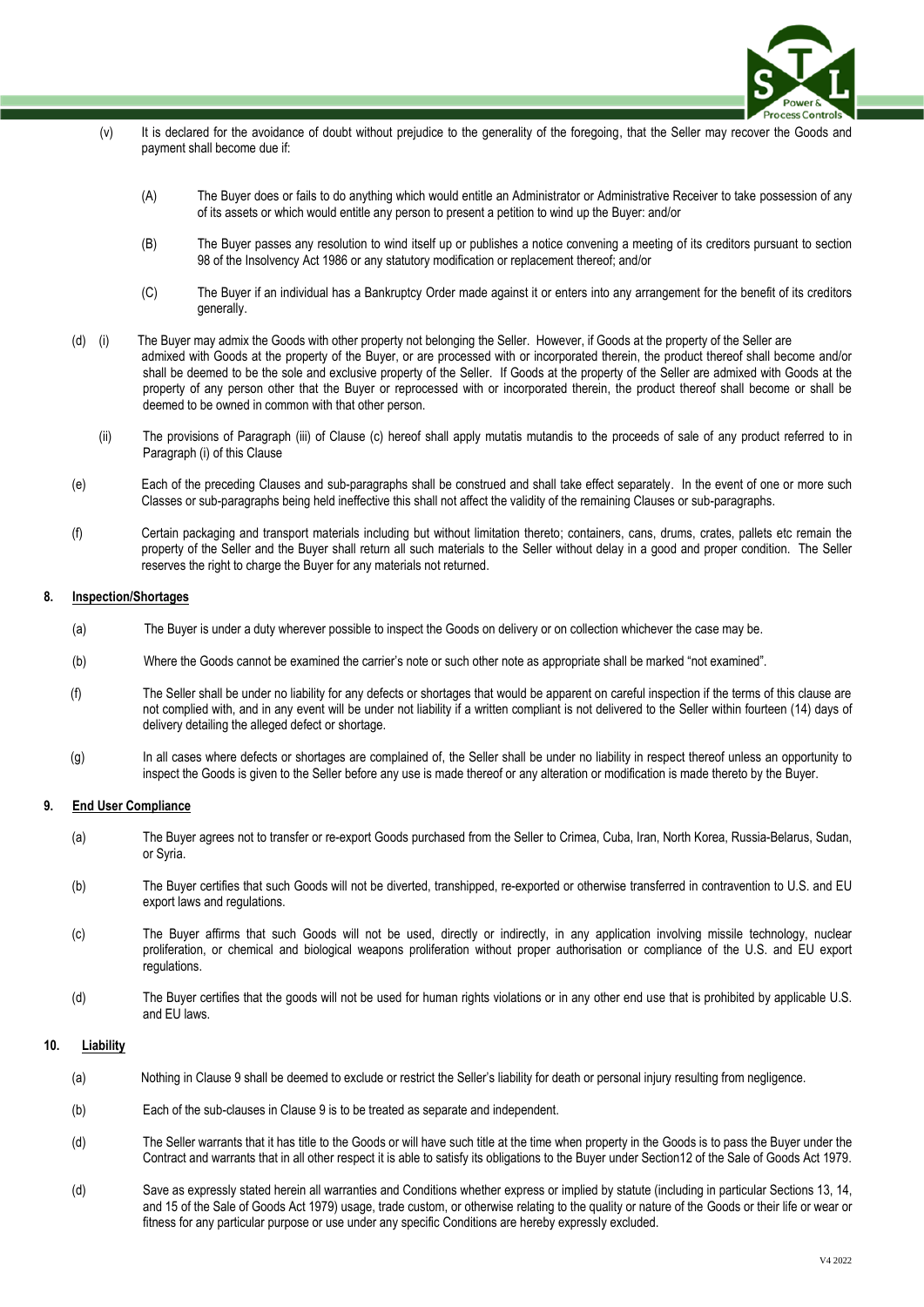

(e) The Seller shall not be liable for any consequential or indirect loss suffered by the Buyer whether this loss arises from breach of a duty in Contract or in any other way (including loss arising from the Seller's negligence).

Non-exhaustive illustrations of consequential or indirect loss would be

- i. loss of profits
- ii. loss of Contracts
- iii. damage to property of the Buyer or anyone else and
- iv. personal injury to the Buyer or anyone else (except so far as such injury is attributable to the Seller's negligence).
- (f) The Seller's total liability for all claims arising out of any one Contract shall not exceed the Contract price.

#### **11. Guarantee**

 The Contract shall be governed by and construed in accordance with English Law and all disputes arising in connection with the Contract shall be submitted to the jurisdiction of the English Courts.

- (a) All Goods are thoroughly tested before despatch from the Seller's works.
- (b) Any Goods manufactured by the Seller which are found to be defective within six (6) months after despatch will be repaired or replaced by the Seller (at its discretion) free of charge, provided that the defect is due to faulty design material or workmanship or to occurrences before despatch.
- (c) In any event, the Seller's guarantee hereunder shall expire twelve (12) months after despatch of Goods, unless otherwise agreed in writing by the Seller.
- (d) If Goods not manufactured by the Seller shall be found to be defective, the Seller's liability shall be limited to transferring any rights to which the Seller is entitled against the supplier of those Goods.
- (e) Any Goods supplied as replacement is guaranteed in the same way as the Goods originally supplied.
- (f) All Goods replaced by the Seller become the property of the Seller.
- (g) The Seller shall not be responsible for damage or defects due to maladjustment or alterations to the Goods or tampering or improper repair work carried out by the Buyer without the Seller's prior written consent.

## **12. Force Majeure**

- (a) The Seller shall have no liability under the Contract in respect of any failure or delay in fulfilling any of the Seller's obligations to the extent that fulfilment thereof is prevented, frustrated, impeded, or delayed, as a consequence of any "Force Majeure" or any occurrence whatsoever beyond the control of the Seller including, without prejudice, to the generality of the foregoing;
	- (i) compliance with any Order regulation or control of any national or local authority governmental department or other competent authority of any country whether or not legally enforceable; or
	- (ii) any delays in or cancellation of deliveries or provision of services by third parties including principle companies or shortages of Goods materials or parts; or
	- (iii) any strikes, lock-outs, or trade disputes whether involving the Seller's employees or others (including those of principle companies), fire, explosion, accident calamity, malicious damage, war, riot, civil commotion, default of suppliers or subcontractors, or act of God; or
	- (iv) failure in whole (or in part) of any power or energy supply .
- (b) Whilst the Seller undertakes to make reasonable endeavours within its power to overcome difficulties arising in connection with any of the events or circumstances referred to in sub-clauses (a) of this condition, the Seller reserves the right to terminate the Contract with the Buyer without incurring any liability whatsoever and in particular the Seller shall not be obliged to purchase any Goods from third parties to make good any such difficulty.

## **13. Confidentiality**

The Buyer shall, during and after the termination of the Contract, keep confidential all information from the Seller of which becomes known to the Buyer in connection with the Contract.

## **14. Assignment**

The Buyer shall not assign the Contract without the written agreement of the Seller.